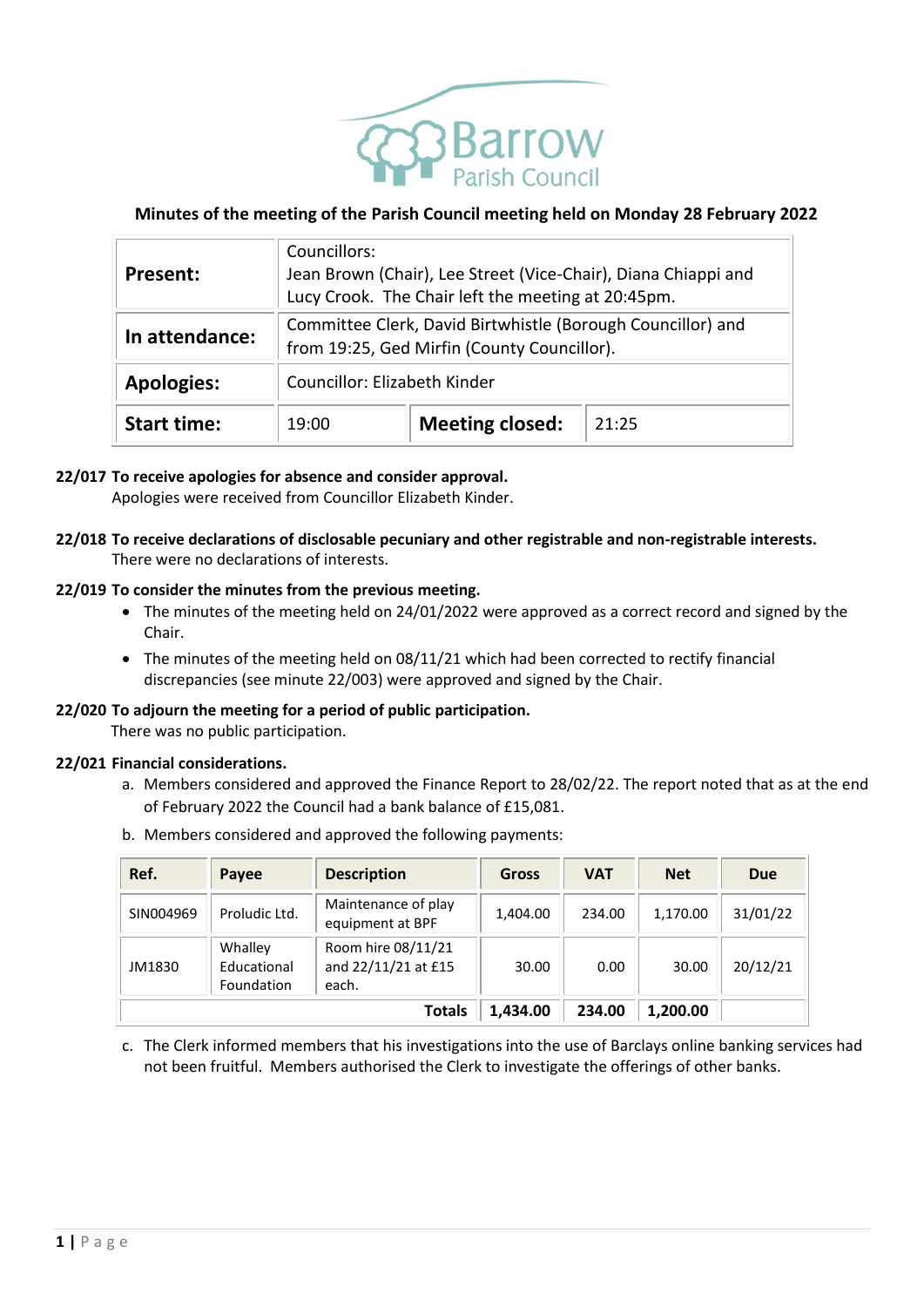d. The Clerk informed members that it was considered good practice to segregate the PAYE function from the Clerk (see draft Risk Register Item 13). To this end the Clerk provided quotes from PM+M Solutions who offer payroll services to several councils including Sabden Parish Council. Members agreed to use the payroll services on a quarterly basis. The charges being £147 (plus VAT ) per annum with a one-off set up charge of £27.75 plus VAT.

### **22/022 To consider planning matters for February 2022.**

The were no planning matters relating to Barrow for consideration.

### **22/023 Updates and reports from Councillors.**

- a. Rowland Homes (relating to the Woodland path): Councillor Street stated that there was nothing further to report and that staff changes at Rowland Homes may be the reason why his emails had not been answered.
- b. Barrow Primary School (Governor report): Councillor Street stated that the governors had not met for some time, but a meeting was scheduled for the coming week.
- c. The Queen's Jubilee Celebrations: Members were reminded that they had received a grant of £500 from RVBC as a contribution to any celebrations. County Councillor Mirfin informed the Committee that Lancashire County Council had also made a small grant available, and it was agreed that the Clerk would investigate how to apply for this.

Members discussed how best to celebrate/commemorate the event and it was agreed that Councillor Crook would look to purchase bunting and organise 'a pig roast'. It was also agreed that the aim would be to hold any event on Saturday 4 June.

Members considered at length the insurance liability implications for the Council if it made a financial contribution to an organised event. The consensus view was that any insurance matters would rest with the event hosts and vendors.

Regarding commemorative items, Members agreed that the Clerk should investigate the costs of benches and the purchase of a 'real' Christmas tree.

d. Borough Councillor Birtwhistle updated members on his investigations regarding the Government's '*Levelling up Fund'* and whether it could be used for a rail station in Barrow. He confirmed that the fund could be used for such a development, and he would continue to investigate the matter.

Councillor Birtwistle stated that he was investigating (with RVBC) where the surface water from the car park area behind the disused pub, goes.

#### **22/024 Mulbury Homes:**

Councillor Street informed the Committee that Mulberry Homes had gone into administration, Members were reminded that the land to be developed is owned by the Trafford Housing Trust who are apparently reviewing their options and will discuss these with the RVBC Planning Department.

Members debated possible planning considerations and agreed they needed to wait and see what plans are submitted to RVBC before they can comment in detail.

# **22/025 Trees on Trafford Gardens and on the strip of Council owned land off Washbrook Close.**

The Clerk informed members of a quote he had received for the inspection of trees on Council owned land. Members could not reach an agreement on how best to carry out their Health and Safety obligations on the issue of trees. However, there was agreement that the following tasks need to be undertaken:

- Clarify the ownership of the land where any 'Council' trees are located.
- Record the tree locations and undertake a 'preliminary' risk assessment.

It was also agreed that the Council, in line with the latest legislation and advice, need to develop a Tree Management Policy and that such a Policy should include an inspection regime and a risk review for each tree located on Council owned Land. Members agreed to review this item again at the next meeting and asked the Clerk to prepare a report.

Councillor Street chaired the meeting from this Item forward.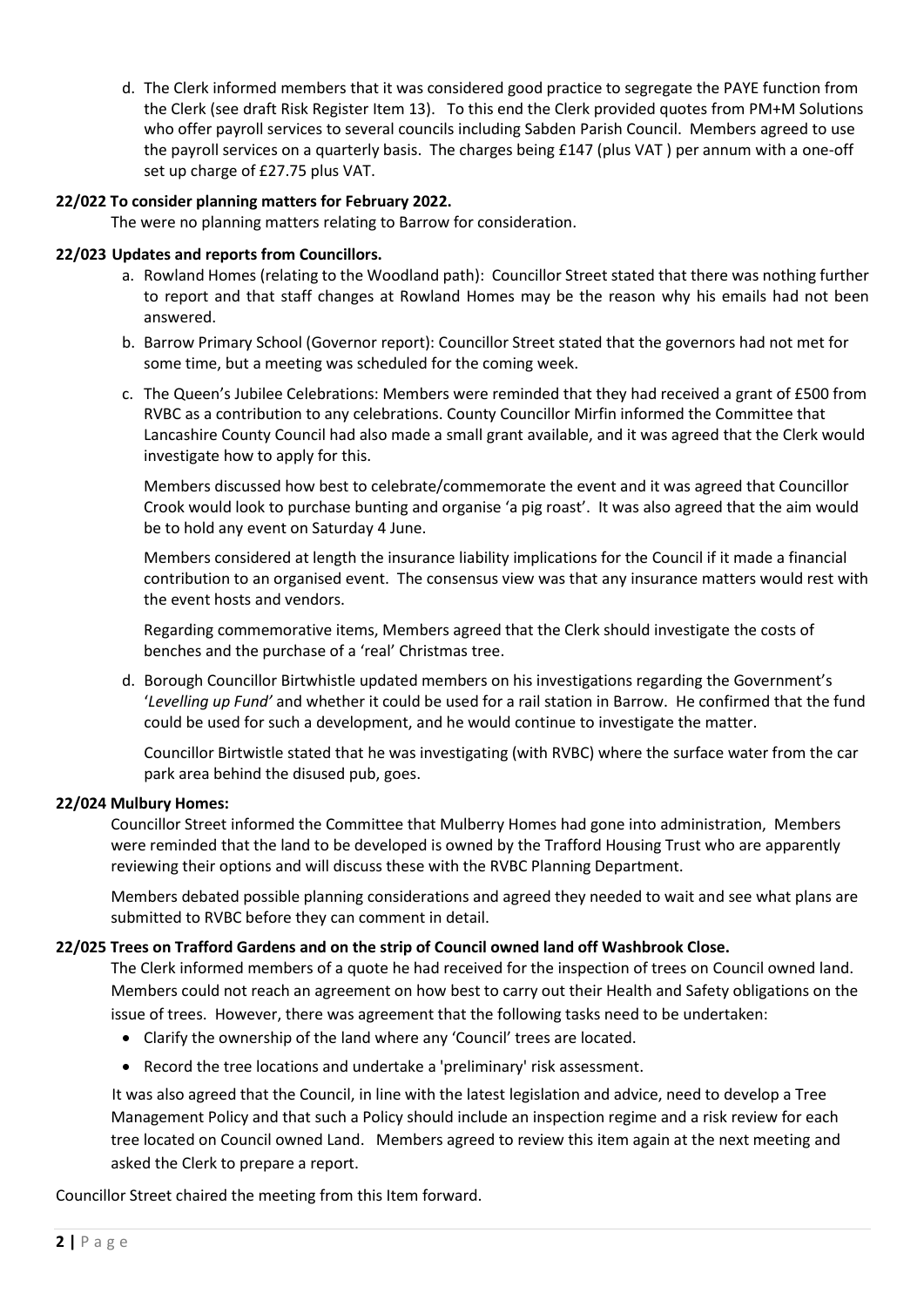### **22/026 Parish Newsletter.**

It was noted that the Newsletter had been produced and most copies had been delivered to residents. It was also noted that the Newsletter is available on the Council's Website.

## **22/027 Risk Register.**

Members agreed to review the Risk Register, provide comments to the Clerk before the next meeting and discuss all comments at the April meeting.

### **22/028 Asset Register.**

Members agreed to review the Asset Register, provide comments to the Clerk before the next meeting and discuss all comments at the April meeting.

### **22/029 Barrow Playing Fields.**

Members were notified that the Clerk had carried out a stock-take of the equipment on the playing fields and along with Councillors Brown and Chiappi had met with the Lengthsman and based on the inspection conducted by the Play Inspection Company, discussed the remedial work to be carried out.

It was anticipated that except for the remedial work at the base of the basketball hoop, the cost of the other work would be met by the contributions the Council had made to the Lengthsman Scheme.

Members were reminded that the Land Registry had advised RVBC that for Barrow Parish Council to complete the voluntary first registration of the playing fields, they required a statement as to the present market value of the land free of any mortgage and charge.

The Clerk informed members that this statement had now been provided to RVBC who would send to the Land Registry. The Clerk also informed members that the statement had been provided to the Council without charge by a qualified person whose business was in Whalley.

### **22/030 Community Governance Review.**

This item was deferred to the April meeting to allow Councillor Brown to participate.

## **22/031 Data Protection Matters.**

Members noted that they had been given advice that it was a legal requirement to register with the ICO, pay a fee and appoint a Data Protect Officer. This was at odds with the advice the Clerk had received. It was agreed that a further review of this important issue should be undertaken at the next meeting.

#### **22/032 Events.**

- It was noted that Councillor Street would attend the Parish and Town Council Conference 'Highways Special' on Saturday 19 March.
- The Clerk reminded members that the Lancashire Association of Local Councils (LALC) had organised several online courses for councillors and officers.

#### **22/033 Member Training**

The Clerk asked members to inform him if they required training on any matter to enable them to carry out their duties.

#### **22/034 Bus Shelter with Timetable.**

Councillor Brown had received a request from a group of residents regarding a bus shelter with timetable for Hey Road, Barrow. Councillor Mirfin said he would raise the matter with the Highways Department at Lancashire County Council.

#### **22/035 Neighbourhood Plan**

Members were reminded that a Neighbourhood Plan is intended to strengthen neighbourhood planning by ensuring that any planning decision made by RVBC takes account of a parish councils' considerations. To this end, Colin Hirst RVBC's Head of Regeneration and Housing has offered to meet with Council Members to talk them through the process of developing a Neighbourhood Plan. Members said they would consider the matter and get back to the Clerk.